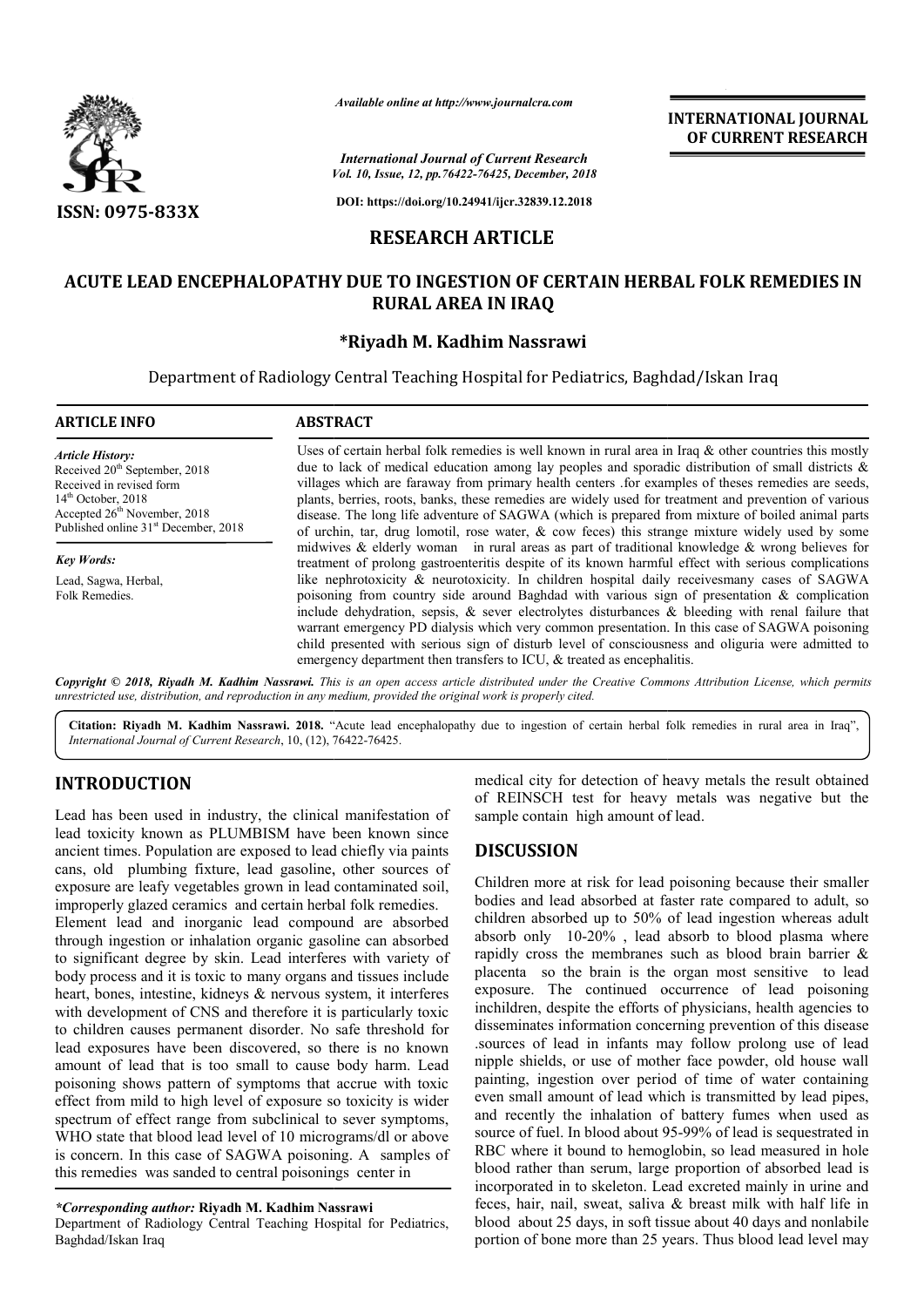decline significantly while the total burden of lead remains heavy. Standard elevated blood level of lead in adult is 25 micrograms /dl, in children the number is much lower at 10 micrograms /dl and recent recommendation it reduced to 5 micrograms /dl. Acute lead poisoning happened from intense exposure of short duration, but chronic from repeated low level exposure over prolonged period. Symptomatic lead poisoning in children generally developed at blood lead level exceeding 80 micrograms /dl, and characterized by abdominal pain, irritability, lethargy. and slurred speech , pallor , coma and death due to cerebral edema and renal failure occurs in most sever cases. In this case the result of blood lead is obtained after one & half month after ingestion of herbal remedies (which is already exceed half life in blood & urine).

#### **Case history & management**

In November 2011, Khalid waleed infant of 8 month age presented to emergency department in central hospital for pediatrics in Baghdad with disturb level of consciousness of one day duration, Who is referred to our hospital from rural hospital near Baghdad. The condition started as frequent bowel motion and repeated vomiting with fever of two days ago (his mother as source of information) says that his condition became worse in form of lethargy & rapid breathing with reduce urine output after ingestion of fork medicine mixture which is locally prepared called Sagwa (a bad habit for treating gastroenteritis in rural area), immediately the mother asked to bring a sample of this herbal fork remedies for laboratory analysis. MRI of brain was done in the same day of admission 22.11.2011 in which reveals extensive T2/flair hyper intense signal intensity in cortical & subcortical white matter in bilateral symmetrical fashion at frontal , parietal & occipital regions with hyper intense signal in both cerebellar hemisphere white matter , associated with diffusion restriction in the same regions due to cytotoxic brain edema associated with normal MRA. Samples of remedies was send to medical city /toxicology department for analysis for presence of lead , thallium & other heavy metals, which is done out side children hospital and already take several days to obtain the results, the results was obtained in 17.12 2011 as the sample contain high amount of lead. Immediately samples of blood and urine was sanded for lead level which obtained normal results in 2.1.2012.



The case already managed in ICU as completely comatose child for about two weeks with slow recovery and returned good consciousness after 2 weeks when the mother said the baby is blind. Another brain MRI was done for follow up the

sequences obtained T2 hyper intense signal intensity in same regions with flair sequence shows evidence of gliosis & cystic encephalomalasia, with normal diffusion images (as the condition not acute now).

### **Initial MRI at day of presentation**







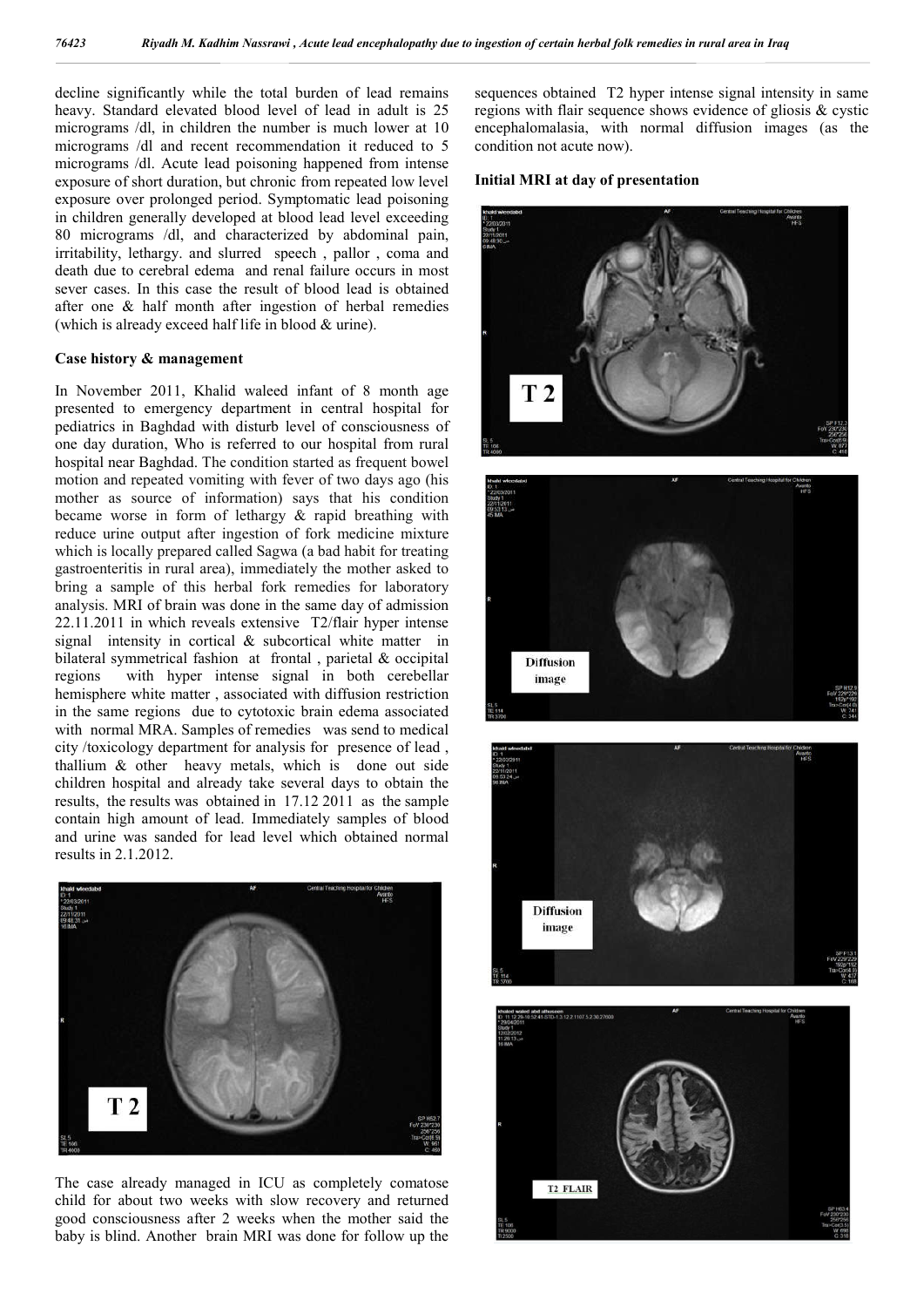#### **Follow up MRI after two weeks**













#### **Vision & recommendations**

Fatal lead encephalopathy has disappeared & blood lead concentration has decrease in USA & worldwide children, but 25% of children in USA still lives in housing with risk of lead exposure. Lead exposure in children lead to cognitive impairment & other sequels, like growth retardation, speech dysfunction, anemia & behaviors disorders. The focus in children lead poisoning should shift from case identification and management to primary prevention. With exception of folk remedies the source of most lead poisoning in children is dust and chips from deteriorated lead paint on interior surface of old houses, so the main goal of prevention measures is safe housing for all children. Children who developed lead encephalopathy with blood concentration more than 100 micrograms/dl often had chips of lead paint visible on plain abdominal x-ray.

The ministry of health in Iraq should prepare a project to formulate a plan to eliminate childhood lead poisoning , the main lines of this plan should be includes. Improve lead safe housing by attempt to ovoid lead hazards, by encourages remediation of old houses and even money providing for poor families for that purposes. Continued screening specially among Medicaid-eligible children & children how received folk remedies, refugees children, & children with parents works with lead dusts, by measures blood lead concentration. Concentration even less than 10 micrograms/dl may impair cognition, with no threshold yet identified for this effects. Provides anticipatory guidance's to parent of all infants & toddlers about inspection & prevention of abnormal mouthing behaviors.